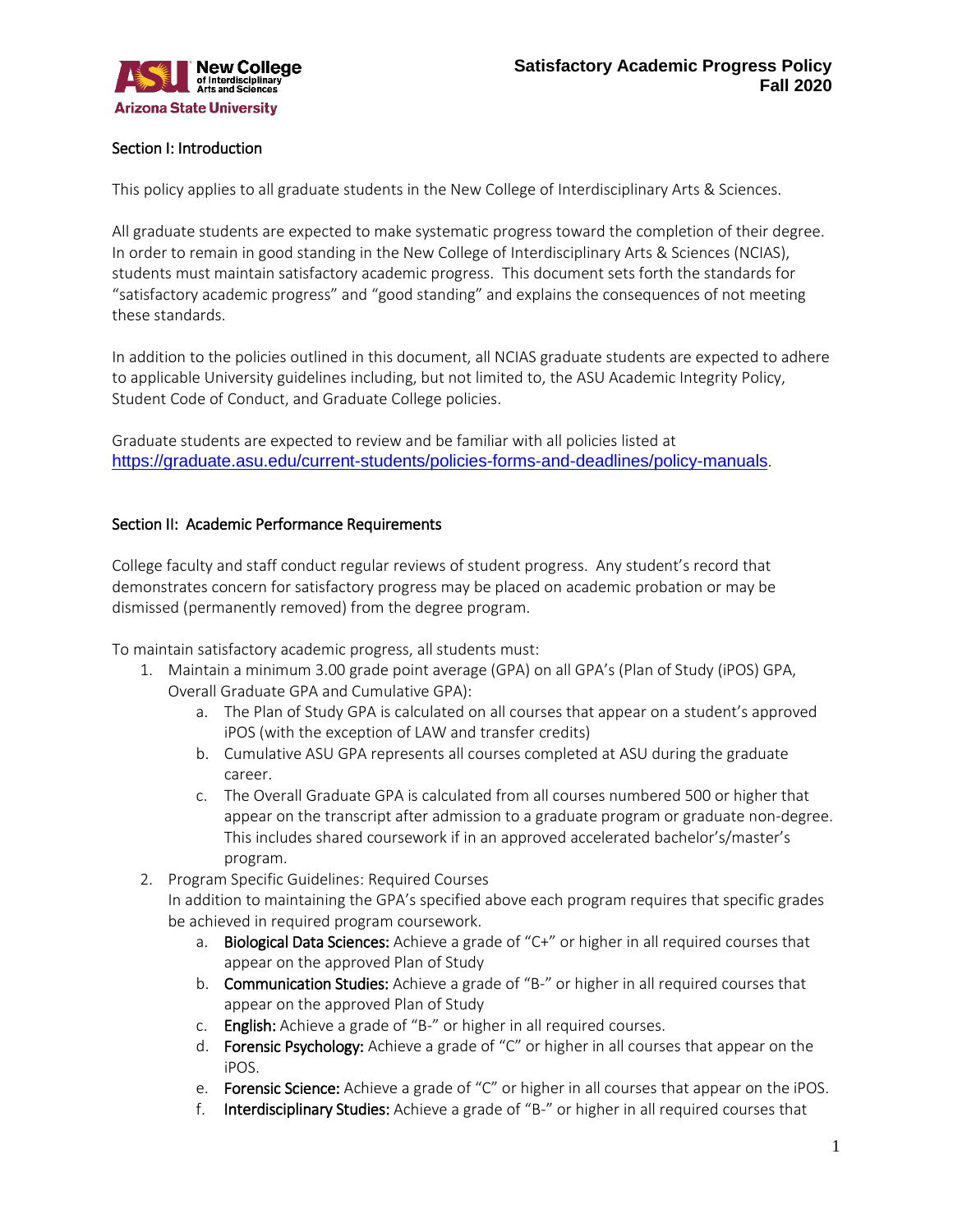appear on the approved Plan of Study

- g. Psychology: Achieve a grade of "B-" or higher in all required courses that appear on the approved Plan of Study
- h. Social Justice and Human Rights: Achieve a grade of "C" or higher in all required courses.
- i. Social Technologies: Achieve a grade of "B" or higher in all required courses that appear on the approved Plan of Study

A student who receives a grade below the specified grade in a required course in their program must repeat the course in a regularly scheduled (not an individualized instruction) class. All course attempts will be used to calculate the ASU Graduate GPA and ASU Cumulative GPA. Forensic Psychology (Online) Core Courses :

- 1. Achieve a grade of "B" or higher in any A-E graded culminating experience course (Applied Project or Capstone). *A grade of "B-" is not considered passing.*
- 2. Achieve a pass "Y" in any 599 course.
- 3. Earning a grade of "I" or "W" in multiple courses may be considered a lack of satisfactory progress
- 4. Maintain Continuous Enrollment as required by ASU Graduate College

A student receiving a grade of D and E must repeat the course in a regularly scheduled (not an individualized instruction) class if it is to be included in the Plan of study. However, both the D or E and the new grade is used to compute the Cumulative GPA and the Overall Graduate GPA.

# Section III: Academic Probation for Unsatisfactory Academic Progress

Academic Probation may be imposed if a student has any one of the deficiencies listed below. A student placed on probation will be permitted to progress into the next term (unless the next term includes a culminating experience) while addressing the deficiency. The terms of probation will require that students make progress toward meeting the Academic Performance Requirements outlined in Section II within a specified timeframe.

If progress toward fixing the deficiency is not made, the Director of Graduate Studies will recommend a student be dismissed (see dismissal process in Section V).

## Please note that a graduate student with a single semester GPA at or below 2.0 may be recommended for dismissal without the benefit of a semester of probation.

A graduate student in the New College of Interdisciplinary Arts & Sciences is considered to be in violation of the Standards for Satisfactory Academic Progress if any of the following are true:

- Plan of Study (iPOS) GPA below 3.0
- Overall Graduate GPA below 3.0
- Cumulative ASU GPA below 3.0
- Fail to meet requirements for Required Core Classes (see 2 a-d above).
	- Failure to achieve a B- or better on the second attempt may result in recommendation for dismissal from the program.

## Section IV: Removal from Academic Probation and Reinstatement to Good Standing

To be restored to good standing, a student must